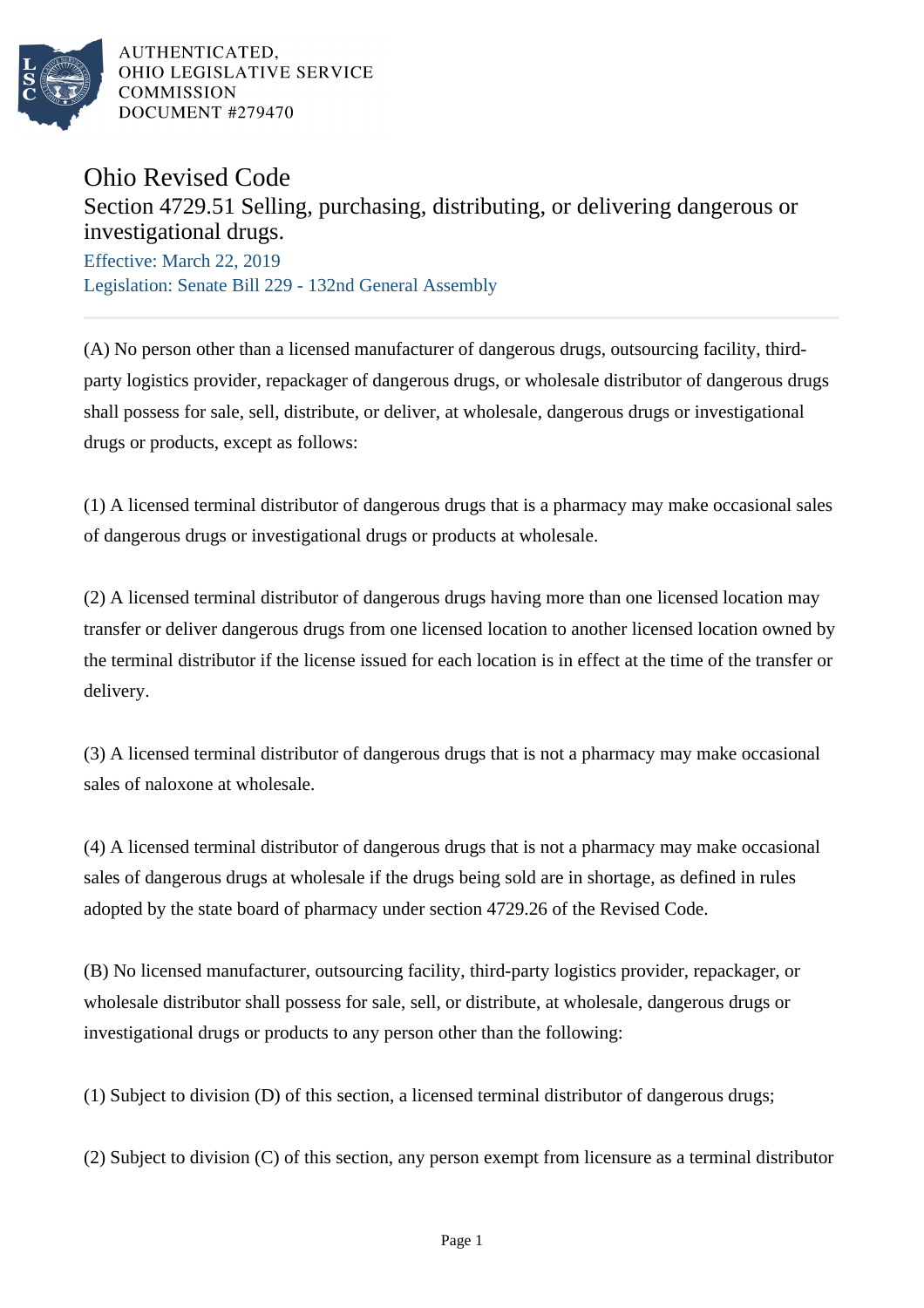

of dangerous drugs under section 4729.541 of the Revised Code;

(3) A licensed manufacturer, outsourcing facility, third-party logistics provider, repackager, or wholesale distributor;

(4) A terminal distributor, manufacturer, outsourcing facility, third-party logistics provider, repackager, or wholesale distributor that is located in another state, is not engaged in the sale of dangerous drugs within this state, and is actively licensed to engage in the sale of dangerous drugs by the state in which the distributor conducts business.

(C) No licensed manufacturer, outsourcing facility, third-party logistics provider, repackager, or wholesale distributor shall possess for sale, sell, or distribute, at wholesale, dangerous drugs or investigational drugs or products to either of the following:

(1) A prescriber who is employed by either of the following:

(a) A pain management clinic that is not licensed as a terminal distributor of dangerous drugs with a pain management clinic classification issued under section 4729.552 of the Revised Code;

(b) A facility, clinic, or other location that provides office-based opioid treatment but is not licensed as a terminal distributor of dangerous drugs with an office-based opioid treatment classification issued under section 4729.553 of the Revised Code if such a license is required by that section.

(2) A business entity described in division (A)(2) or (3) of section 4729.541 of the Revised Code that is, or is operating, either of the following:

(a) A pain management clinic without a license as a terminal distributor of dangerous drugs with a pain management clinic classification issued under section 4729.552 of the Revised Code;

(b) A facility, clinic, or other location that provides office-based opioid treatment without a license as a terminal distributor of dangerous drugs with an office-based opioid treatment classification issued under section 4729.553 of the Revised Code if such a license is required by that section.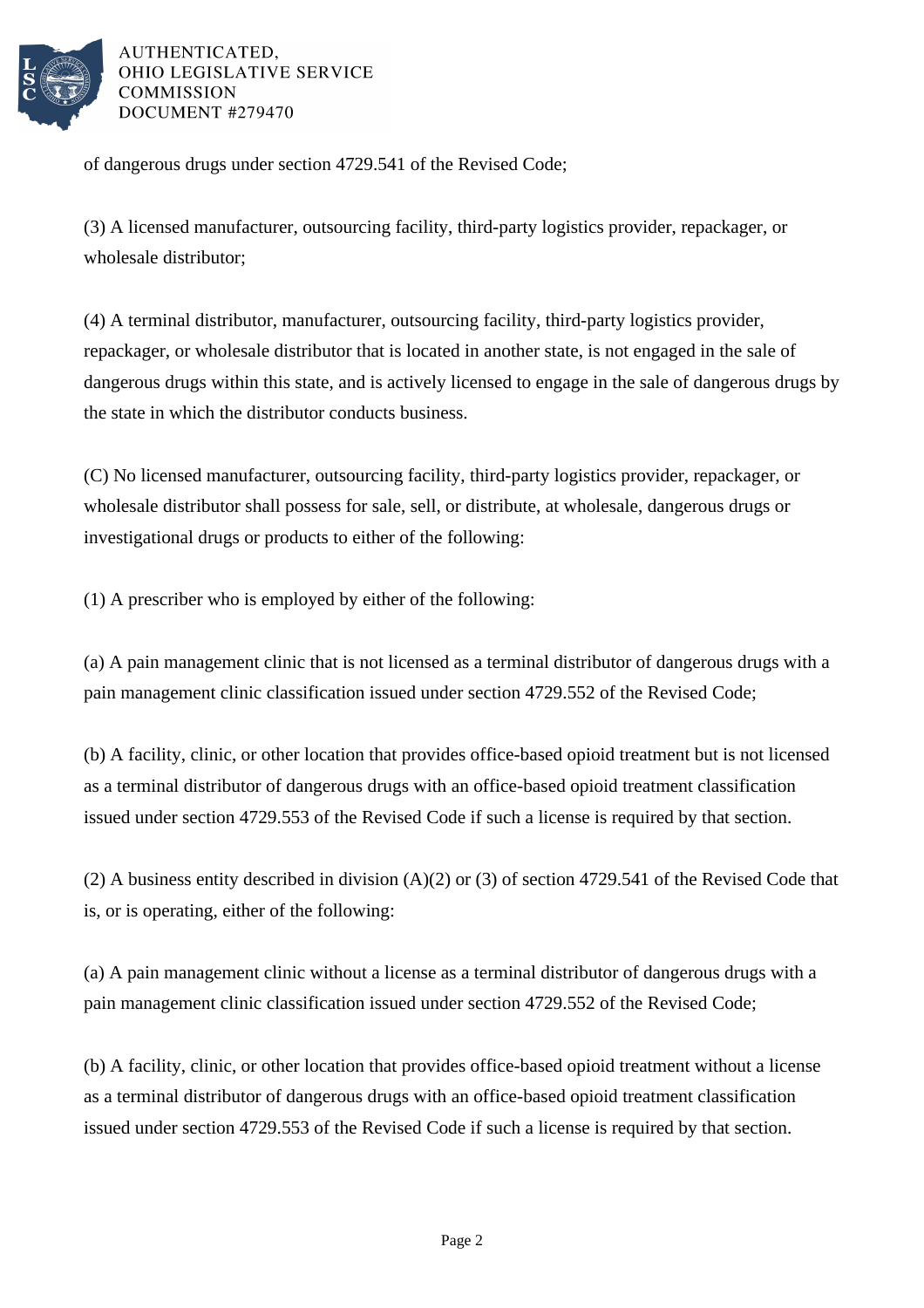

(D) No licensed manufacturer, outsourcing facility, third-party logistics provider, repackager, or wholesale distributor shall possess dangerous drugs or investigational drugs or products for sale at wholesale, or sell or distribute such drugs at wholesale, to a licensed terminal distributor of dangerous drugs, except as follows:

(1) In the case of a terminal distributor with a category II license, only dangerous drugs in category II, as defined in division (A)(1) of section 4729.54 of the Revised Code;

(2) In the case of a terminal distributor with a category III license, dangerous drugs in category II and category III, as defined in divisions (A)(1) and (2) of section 4729.54 of the Revised Code;

(3) In the case of a terminal distributor with a limited category II or III license, only the dangerous drugs specified in the license.

(E)(1) Except as provided in division (E)(2) of this section, no person shall do any of the following:

(a) Sell or distribute, at retail, dangerous drugs;

(b) Possess for sale, at retail, dangerous drugs;

(c) Possess dangerous drugs.

 $(2)(a)$  Divisions  $(E)(1)(a)$ ,  $(b)$ , and  $(c)$  of this section do not apply to any of the following:

(i) A licensed terminal distributor of dangerous drugs;

(ii) A person who possesses, or possesses for sale or sells, at retail, a dangerous drug in accordance with Chapters 3719., 4715., 4723., 4725., 4729., 4730., 4731., and 4741. of the Revised Code;

(iii) Any of the persons identified in divisions  $(A)(1)$  to (5) and (13) of section 4729.541 of the Revised Code, but only to the extent specified in that section.

(b) Division  $(E)(1)(c)$  of this section does not apply to any of the following: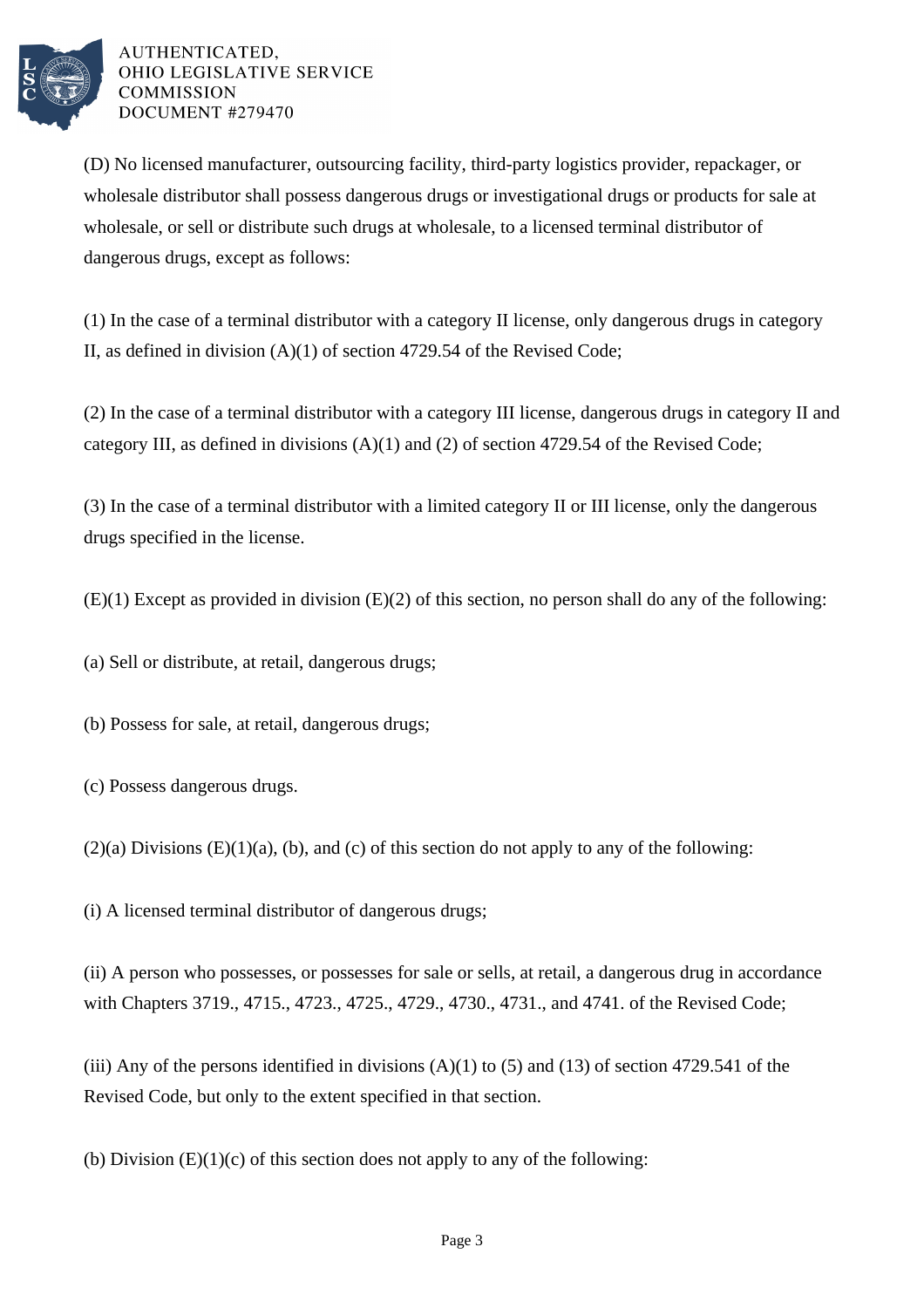

(i) A licensed manufacturer, outsourcing facility, third-party logistics provider, repackager, or wholesale distributor;

(ii) Any of the persons identified in divisions (A)(6) to (12) of section 4729.541 of the Revised Code, but only to the extent specified in that section.

(F) No licensed terminal distributor of dangerous drugs or person that is exempt from licensure under section 4729.541 of the Revised Code shall purchase dangerous drugs or investigational drugs or products from any person other than a licensed manufacturer, outsourcing facility, third-party logistics provider, repackager, or wholesale distributor, except as follows:

(1) A licensed terminal distributor of dangerous drugs or person that is exempt from licensure under section 4729.541 of the Revised Code may make occasional purchases of dangerous drugs or investigational drugs or products that are sold in accordance with division  $(A)(1)$  or  $(3)$  of this section.

(2) A licensed terminal distributor of dangerous drugs having more than one licensed location may transfer or deliver dangerous drugs or investigational drugs or products from one licensed location to another licensed location if the license issued for each location is in effect at the time of the transfer or delivery.

(G) No licensed terminal distributor of dangerous drugs shall engage in the retail sale or other distribution of dangerous drugs or investigational drugs or products or maintain possession, custody, or control of dangerous drugs or investigational drugs or products for any purpose other than the distributor's personal use or consumption, at any establishment or place other than that or those described in the license issued by the board to such terminal distributor.

(H) Nothing in this section shall be construed to interfere with the performance of official duties by any law enforcement official authorized by municipal, county, state, or federal law to collect samples of any drug, regardless of its nature or in whose possession it may be.

(I) Notwithstanding anything to the contrary in this section, the board of education of a city, local,